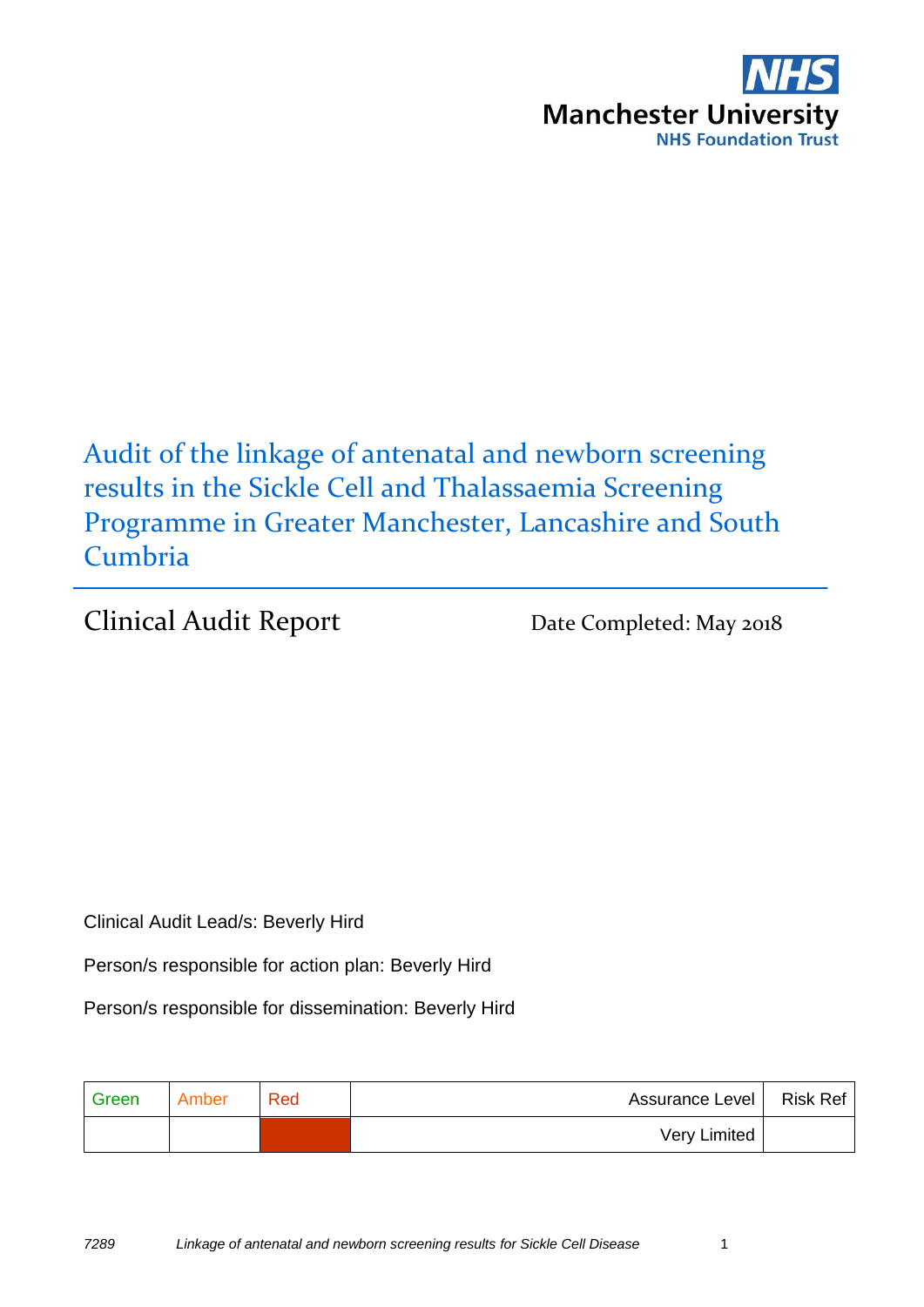#### **Contents**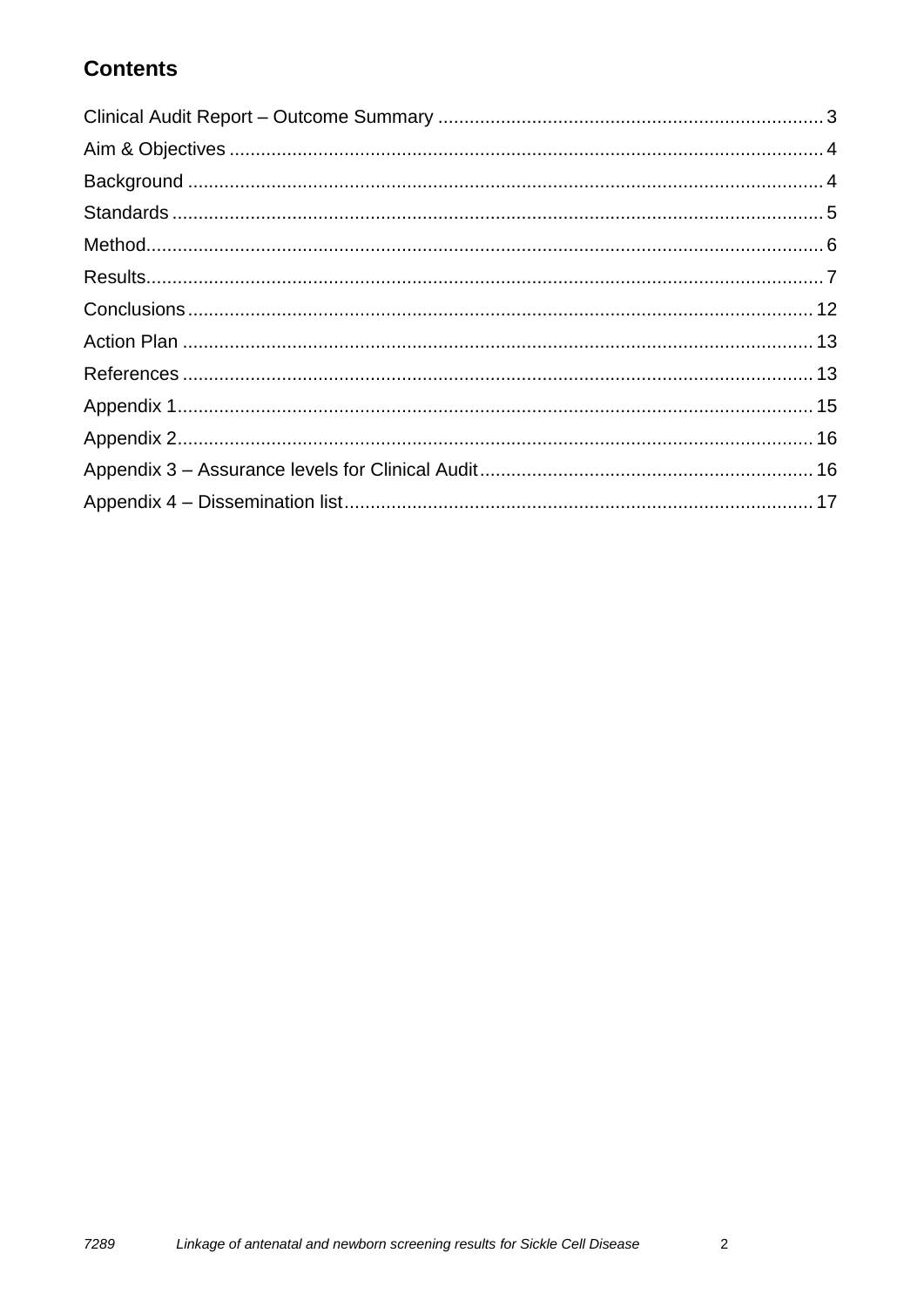

### <span id="page-2-0"></span>**Clinical Audit Report – Outcome Summary**

| <b>Audit Title</b> |
|--------------------|
|--------------------|

Audit of the linkage of antenatal and newborn screening results in the Sickle Cell and Thalassaemia Screening Programme in Greater Manchester, Lancashire and South Cumbria

| Standard                                                                                                                                                                                                                                                                                                                     | Compliance (%) |
|------------------------------------------------------------------------------------------------------------------------------------------------------------------------------------------------------------------------------------------------------------------------------------------------------------------------------|----------------|
| 1. Standard one<br>The newborn screening laboratory should be informed of 'at-risk women'<br>via an alert form ('at-risk' form) if<br>1) Pre-natal diagnosis (PND) is declined<br><b>OR</b><br>2) If PND is accepted, the baby is affected by a major haemoglobin<br>disorder and the woman is continuing with the pregnancy | 58% (56/97)    |
| 2. Standard two<br>The comments box on newborn screening sample cards from babies born<br>to women identified as 'at-risk' of having a child with sickle cell disease or<br>β-thalassaemia should contain details of the mother's antenatal screening<br>results (and the father's where known) or details of the baby's PND | 27% (26/97)    |

| <b>Clinical Audit Action Plan</b>                                                                                                                                                                                                                                                                                                          |                            |                    |  |  |  |  |
|--------------------------------------------------------------------------------------------------------------------------------------------------------------------------------------------------------------------------------------------------------------------------------------------------------------------------------------------|----------------------------|--------------------|--|--|--|--|
| <b>Key Action</b>                                                                                                                                                                                                                                                                                                                          | <b>Action Co-ordinator</b> | <b>Target Date</b> |  |  |  |  |
| Arrange for the report to be distributed to the Screening<br>Co-ordinators at each Trust, the Screening Quality<br>Assurance Service (North), the Screening and<br>Immunisation Managers (NHS England) for Greater<br>Manchester and for Lancashire and the Manchester<br>Sickle Cell and Thalassaemia Centre                              | <b>Beverly Hird</b>        | <b>July 2018</b>   |  |  |  |  |
| Ask the Screening and Immunisation Managers to add to<br>the agenda of the next Greater Manchester Antenatal<br>Newborn Screening Board Quarterly Meeting and to the<br>agenda of the Lancashire and South Cumbria ANNB<br>programme board with a view to discussing and agreeing<br>actions with Screening Co-ordinators from each Trust. | <b>Beverly Hird</b>        | <b>July 2018</b>   |  |  |  |  |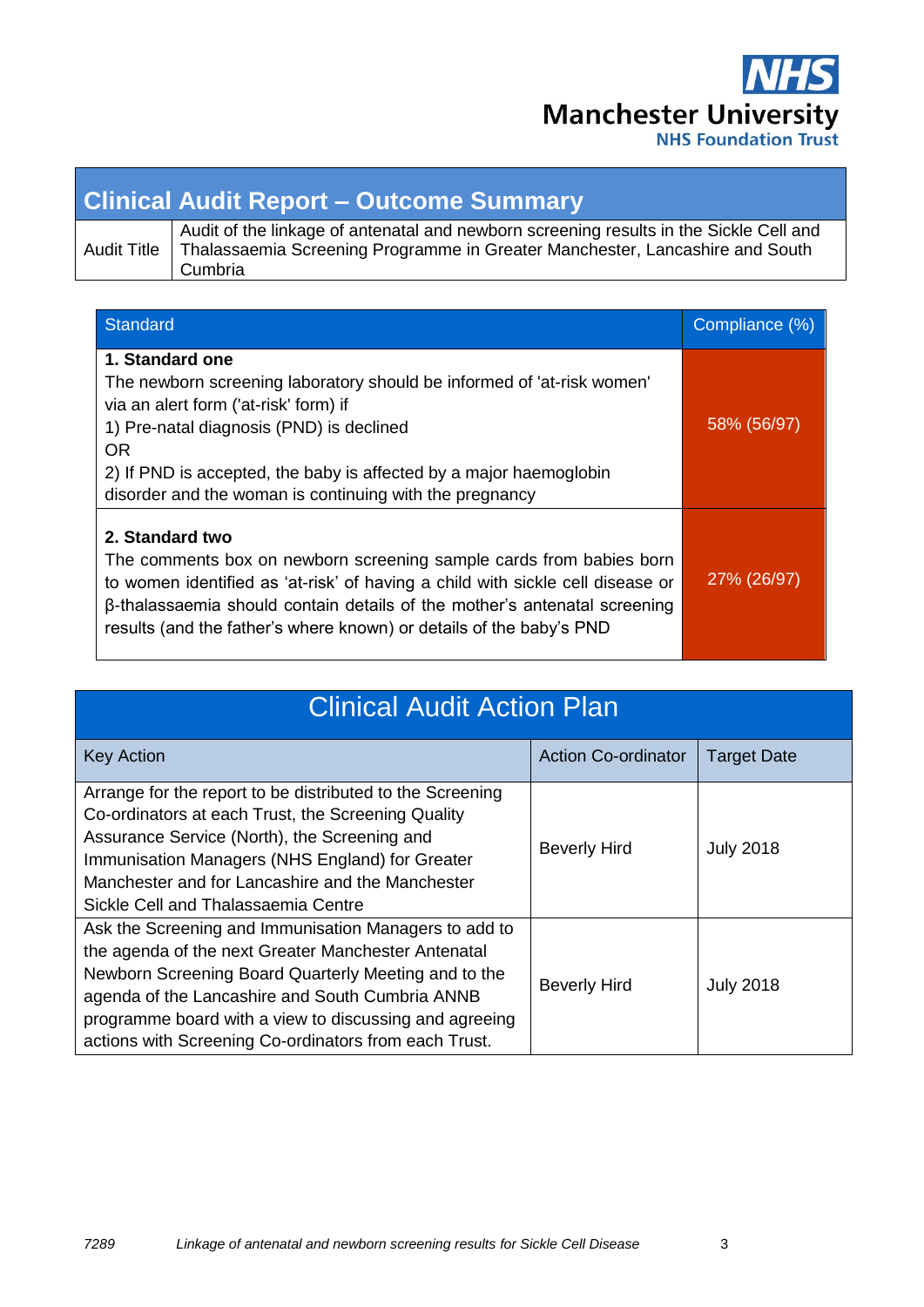### <span id="page-3-0"></span>**Aim & Objectives**

The aim of the audit was to determine the level of compliance against 'Service Specification 18: NHS Sickle Cell and Thalassaemia screening programme', with regards to linkage of antenatal and newborn screening results.

### <span id="page-3-1"></span>**Background**

The NHS Sickle cell and Thalassaemia Screening Programme is a linked antenatal and newborn programme offered to:

- all pregnant women
- fathers-to-be, where antenatal screening shows the mother is a genetic carrier
- all newborn babies

In the absence of electronic linkage of the antenatal results with the newborn screening results, a paper alert form exists. This is completed by maternity units, for pregnancies where there is a higher risk of the fetus being affected by a significant haemoglobinopathy, and then sent to the laboratory. The laboratory reviews the newborn screening results in conjunction with the parent's results.

According to the NHS Sickle Cell and Thalassaemia Screening Programme Standards (3rd edition)<sup>1</sup>, 'at-risk women' include

1) those with a one in four chance or higher of the fetus being affected by a serious haemoglobin disorder (mother and biological father results known)

2) women who are carriers or affected with a clinically significant haemoglobin variant where the haemoglobinopathy status of the baby's biological father is unknown

3) pregnancies by donor egg or sperm where the haemoglobinopathy status of the donor is unknown and the biological partner is a carrier or affected with a clinically significant haemoglobin variant.

There are no specific standards regarding the use of 'at-risk' forms. For the purpose of this audit a standard has been devised to cover the directives and recommendations within 'Service Specification 18: NHS Sickle Cell and Thalassaemia screening programme<sup>2</sup>'. Relevant excerpts are reproduced below:

Declined pre-natal diagnosis (PND) (section 2, page 15): The programme recommends that maternity units have a robust system for recording information on at-risk couples declining PND testing, for example recording in maternity notes, on the blood spot card and on alert forms to be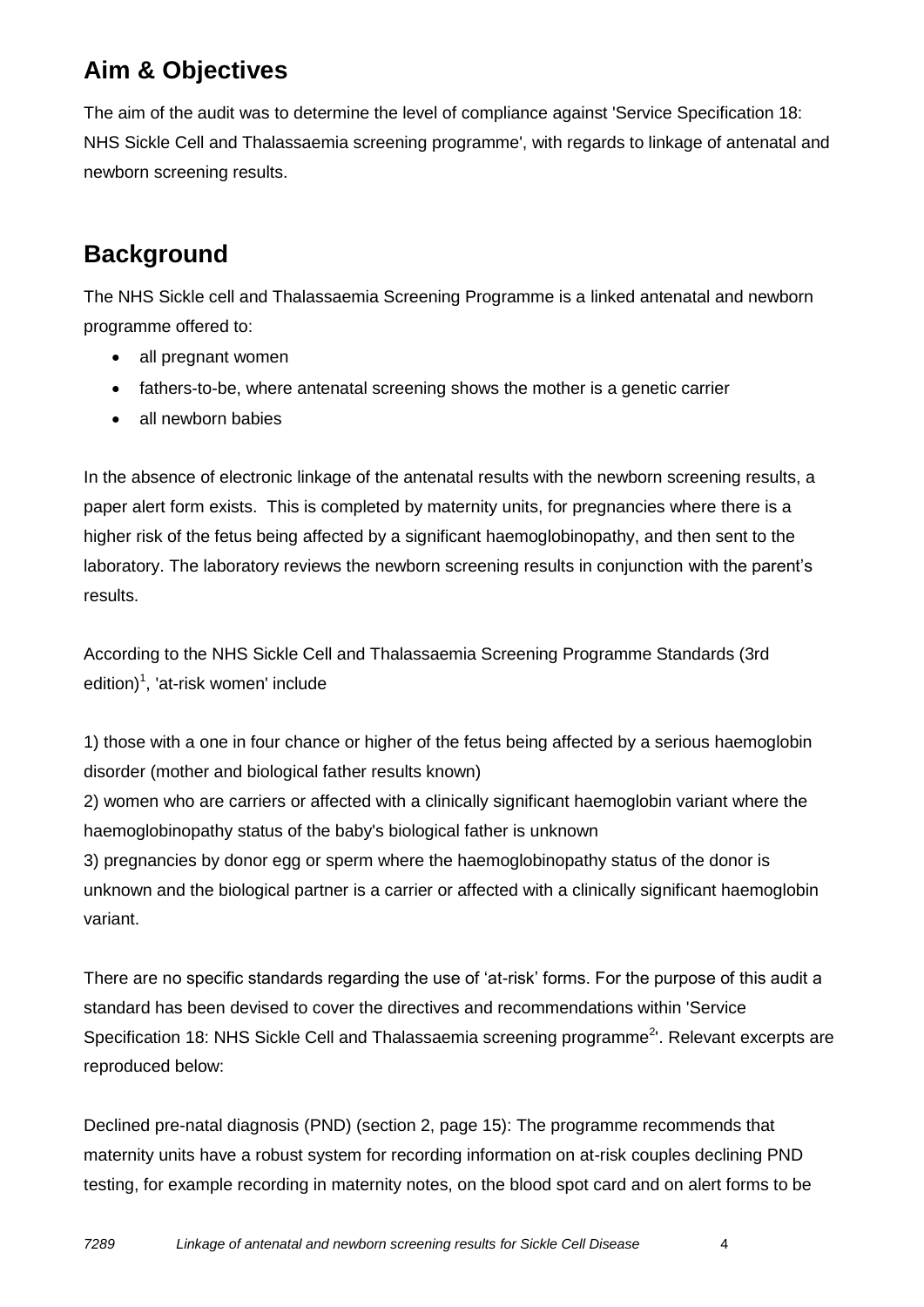sent to the newborn screening laboratory. There should be a named person in every maternity unit with the responsibility to ensure that newborn screening laboratories are informed of carrier women (or at risk couples) whose pregnancy is ongoing.

Accepted PND (section 2, page 16): Maternity units should notify newborn screening laboratories of women continuing affected pregnancies. Alert form to be sent to the newborn screening laboratory.

Public Health England Guidelines for Newborn Blood Spot Sampling (March 2016)<sup>3</sup> state that family history relevant to the conditions screened for and any known medical condition in the baby, should be recorded in the comments box on the blood spot card. The purpose of this is to assist the newborn screening laboratory with linking antenatal and newborn screening results. No standard exists so for the purposes of this audit a standard has been devised.

#### <span id="page-4-0"></span>**Standards**

Standard 1: The newborn screening laboratory should be informed of 'at-risk women' via an alert form ('at-risk' form) if 1) Pre-natal diagnosis (PND) is declined OR 2) If PND is accepted, the baby is affected by a major haemoglobin disorder and the woman is continuing with the pregnancy

Criteria: Proportion of at risk women who the newborn screening laboratory was alerted to via an 'at-risk form'

Numerator: Number of alert forms received by the Newborn Screening Laboratory, regarding at risk women

Denominator: Number of at risk women

Threshold: 90% selected arbitrarily for this initial audit.

Data source for numerator: newborn screening laboratory

Data source for denominator: screening co-ordinator/ midwife or other relevant person within each maternity unit

Standard 2: The comments box on newborn screening sample cards from babies born to women identified as 'at-risk' of having a child with sickle cell disease or β-thalassaemia should contain details of the mother's antenatal screening results (and the father's where known) or details of the baby's PND.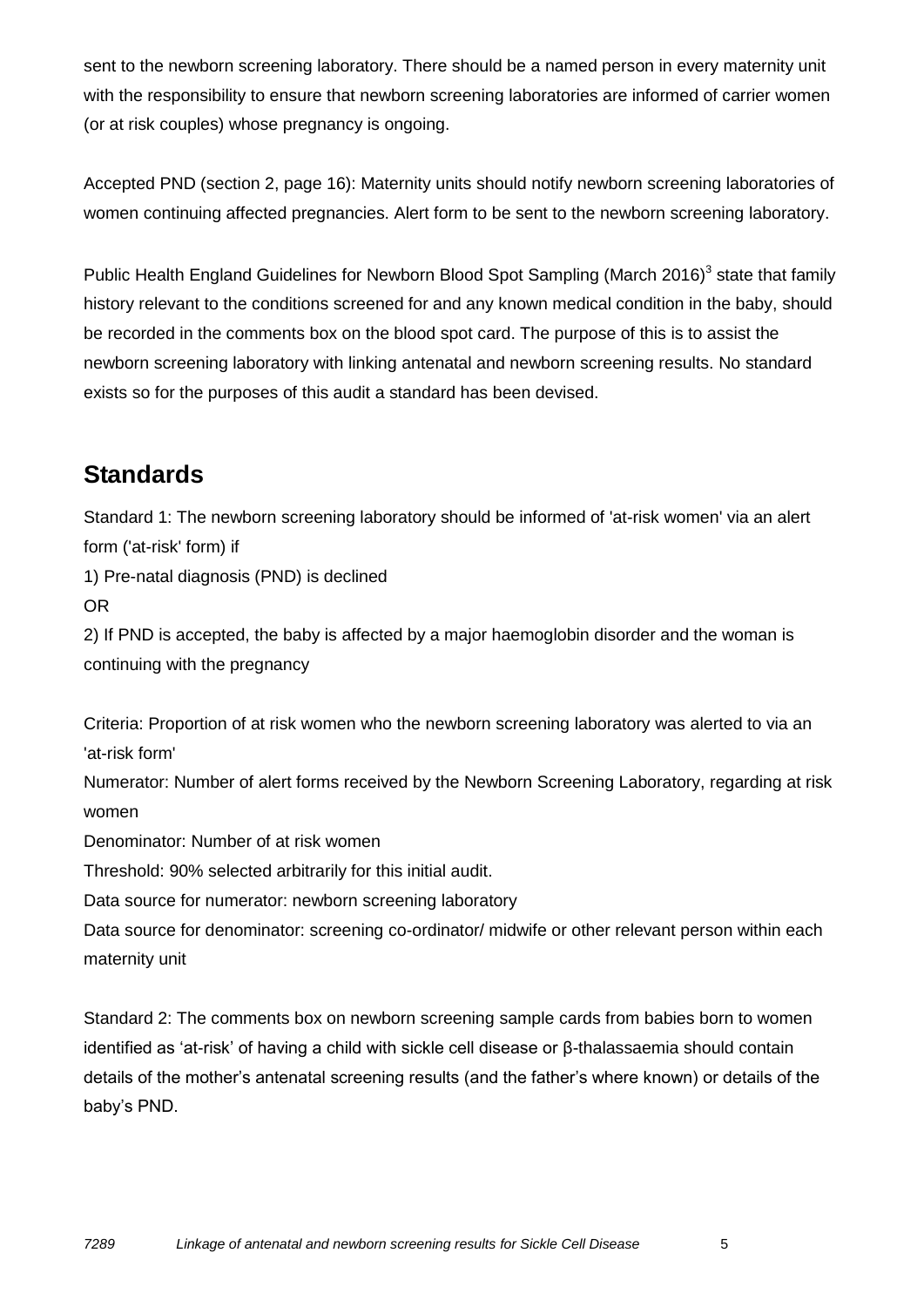Criteria: Proportion of newborn screening sample cards from babies born to women identified as 'atrisk' with a comment relating to the haemoglobinopathy status of the parents or baby Numerator: Number of newborn screening samples from babies born to women identified as 'at-risk' with a comment relating to the haemoglobinopathy status of the parents or baby Denominator: Number of newborn screening samples from babies born to women identified as 'atrisk'

Threshold: 90% selected arbitrarily for this initial audit.

#### <span id="page-5-0"></span>**Method**

This was a retrospective audit covering a 1 year period: 'at-risk' women whose babies were born 1st April 2016 to 31st March 2017 in Greater Manchester, Lancashire and South Cumbria (the area covered by the Manchester Newborn Screening Laboratory).

An Excel spreadsheet template was distributed to the maternity units listed in table 1, via the Regional Screening Quality Assurance team.

#### **Table 1 – Maternity Units Requested to Participate**

| <b>Blackpool Teaching Hospitals NHS Foundation Trust</b>         |
|------------------------------------------------------------------|
| <b>Bolton NHS Foundation Trust</b>                               |
| East Lancashire Hospitals NHS Trust                              |
| Lancashire Teaching Hospitals NHS Foundation Trust               |
| Manchester University NHS Foundation Trust - St. Mary's Hospital |
| Manchester University NHS Foundation Trust Wythenshawe           |
| Pennine Acute Hospitals NHS Trust                                |
| Southport & Ormskirk Hospital NHS Trust                          |
| <b>Stockport NHS Foundation Trust</b>                            |
| Tameside And Glossop Integrated Care NHS Foundation Trust        |
| University Hospitals of Morecambe Bay NHS Foundation Trust       |
| Wrightington, Wigan and Leigh NHS Foundation Trust               |

The Excel template comprised the following data fields: Mother's surname, Mother's forename, Mother's NHS number, Mother's date of birth, Mother's address, Mother's antenatal Sickle Cell & Thalassamia screening result, Father's results (if tested), Baby's surname, Baby's alternative surname (where applicable), Baby's date of birth, Baby's NHS number. Results of PND, if performed.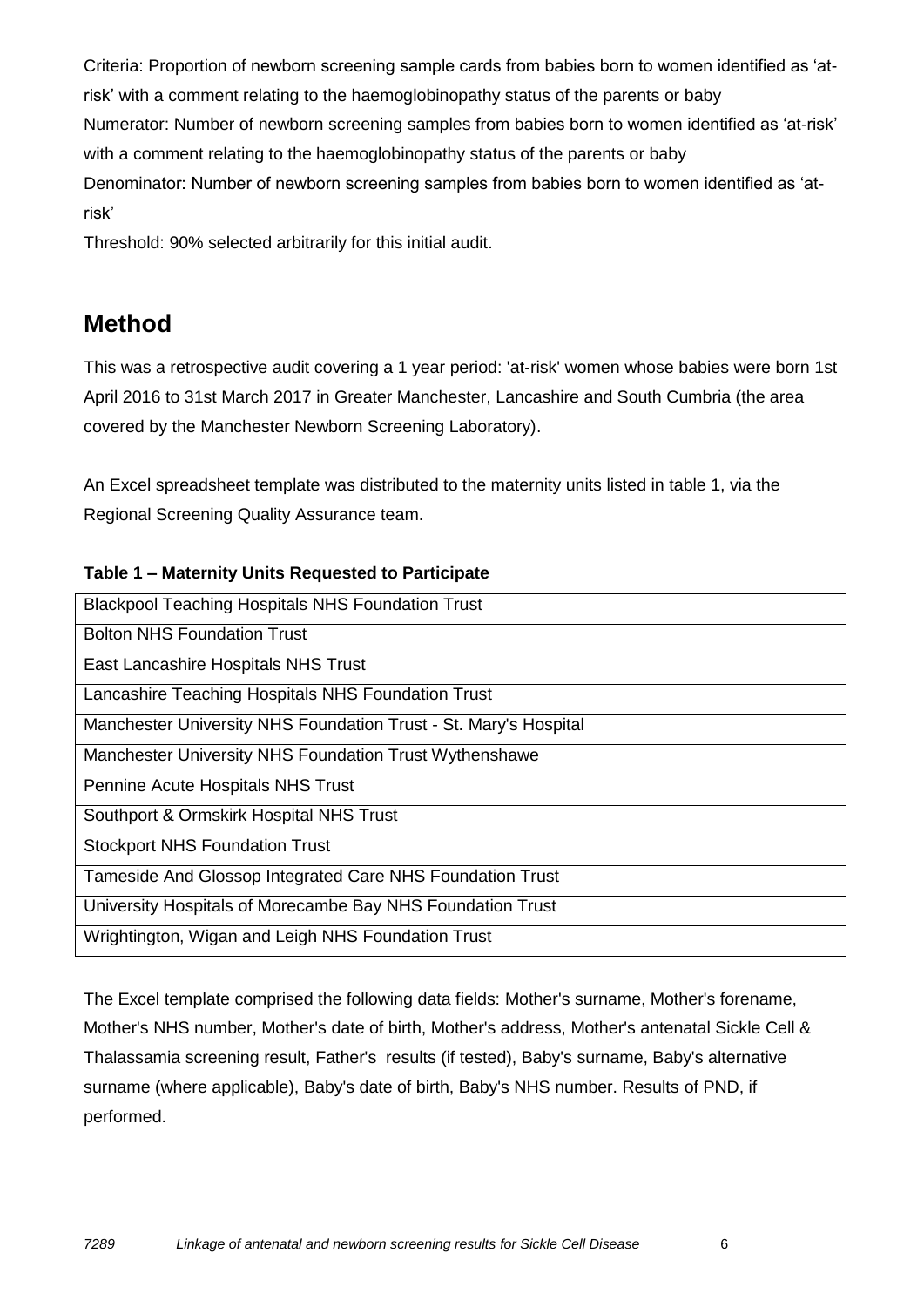The spreadsheets from each maternity unit were combined and duplicates were removed. Babies born outside of the reporting period were also removed. Hard copy alert forms received by the newborn screening laboratory (see Appendix 1 for form template) were cross-checked against the spreadsheet and the presence/ absence of a form was recorded. The laboratory screening IT system was interrogated to obtain the newborn screening results for each baby and the laboratory sample number. A scanned copy of the screening card form for each sample was checked for handwritten comments. The proportion of at-risk women who the laboratory was alerted to was calculated and the results were presented by maternity unit. Any remaining at-risk forms received for babies born in the specified time period were also recorded in a separate spreadsheet tab.

#### <span id="page-6-0"></span>**Results**

Completed spreadsheets were received from the following maternity units: Wigan, Pennine, Bolton, East Lancashire, Lancashire Teaching, Stockport and Tameside. A spreadsheet covering women from Manchester NHS Foundation Trust was received from the Manchester Sickle Cell Centre. Despite several reminders, no spreadsheets were received from Blackpool, Southport & Ormskirk and Morecambe Bay. It's not clear whether this is because there were no at-risk women or due to the lack of a system for recording details of this cohort.

Figure 1 is a flowchart describing the number of 'at-risk' women reported by maternity units or the Manchester Sickle Cell Centre, the number babies born to these women for whom newborn screening samples received by the laboratory and the number of 'at-risk' forms received by the laboratory.

Figure 2 displays the number of 'at-risk' women reported by maternity units or the Manchester Sickle Cell and Thalassaemia Centre and the proportion of at-risk forms received in the laboratory, by maternity unit.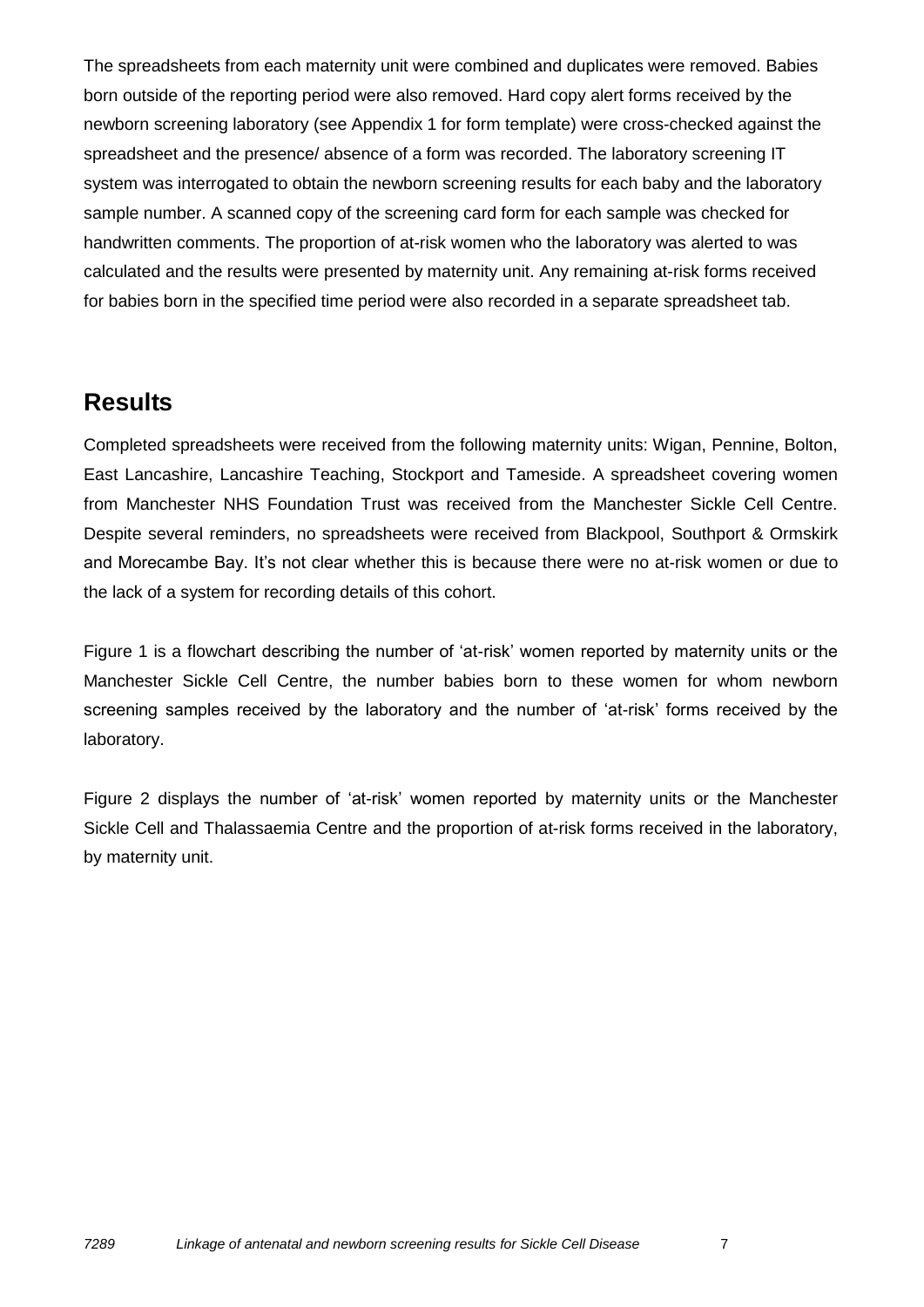

#### **Figure 1 – Flowchart describing numbers in each group**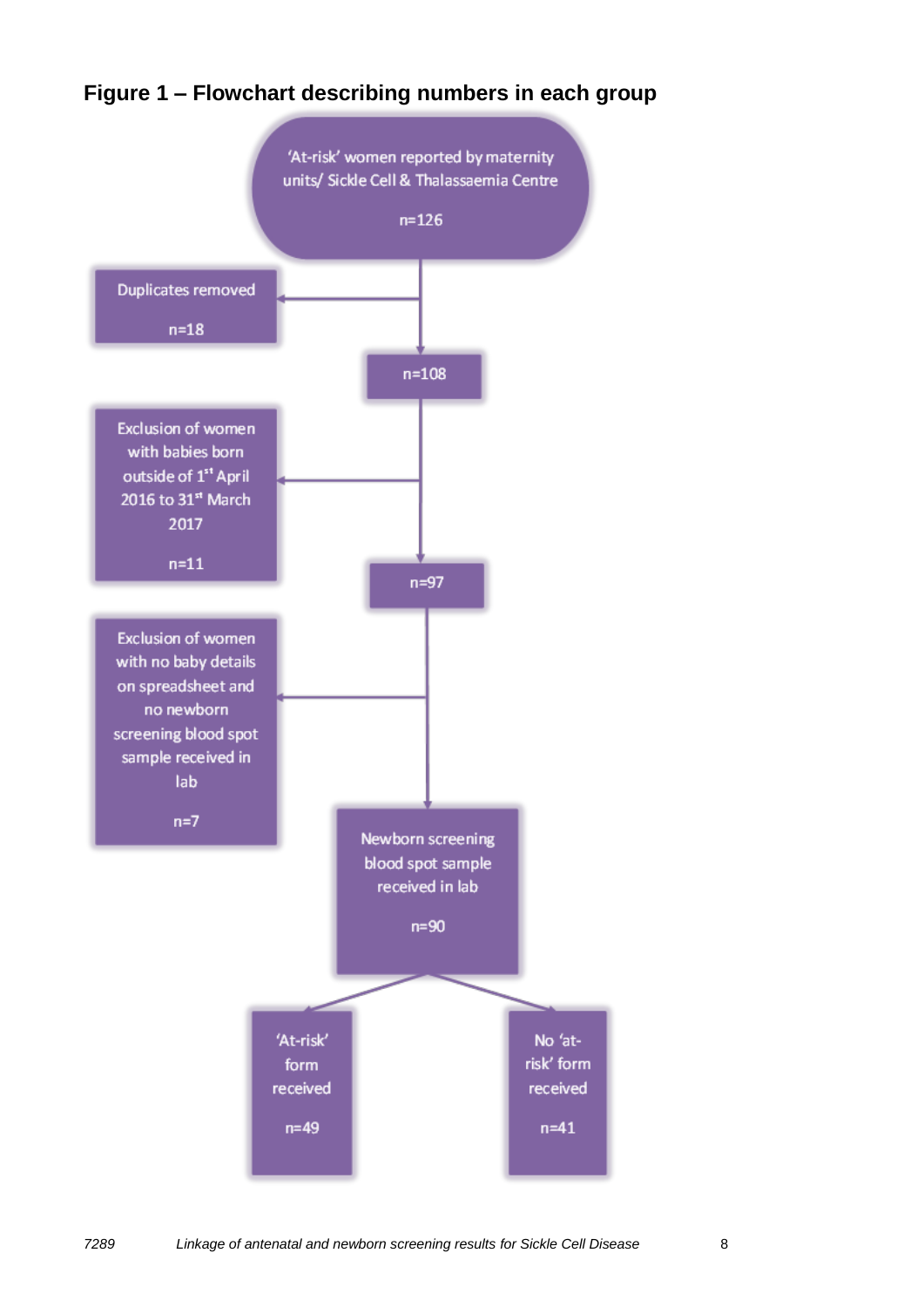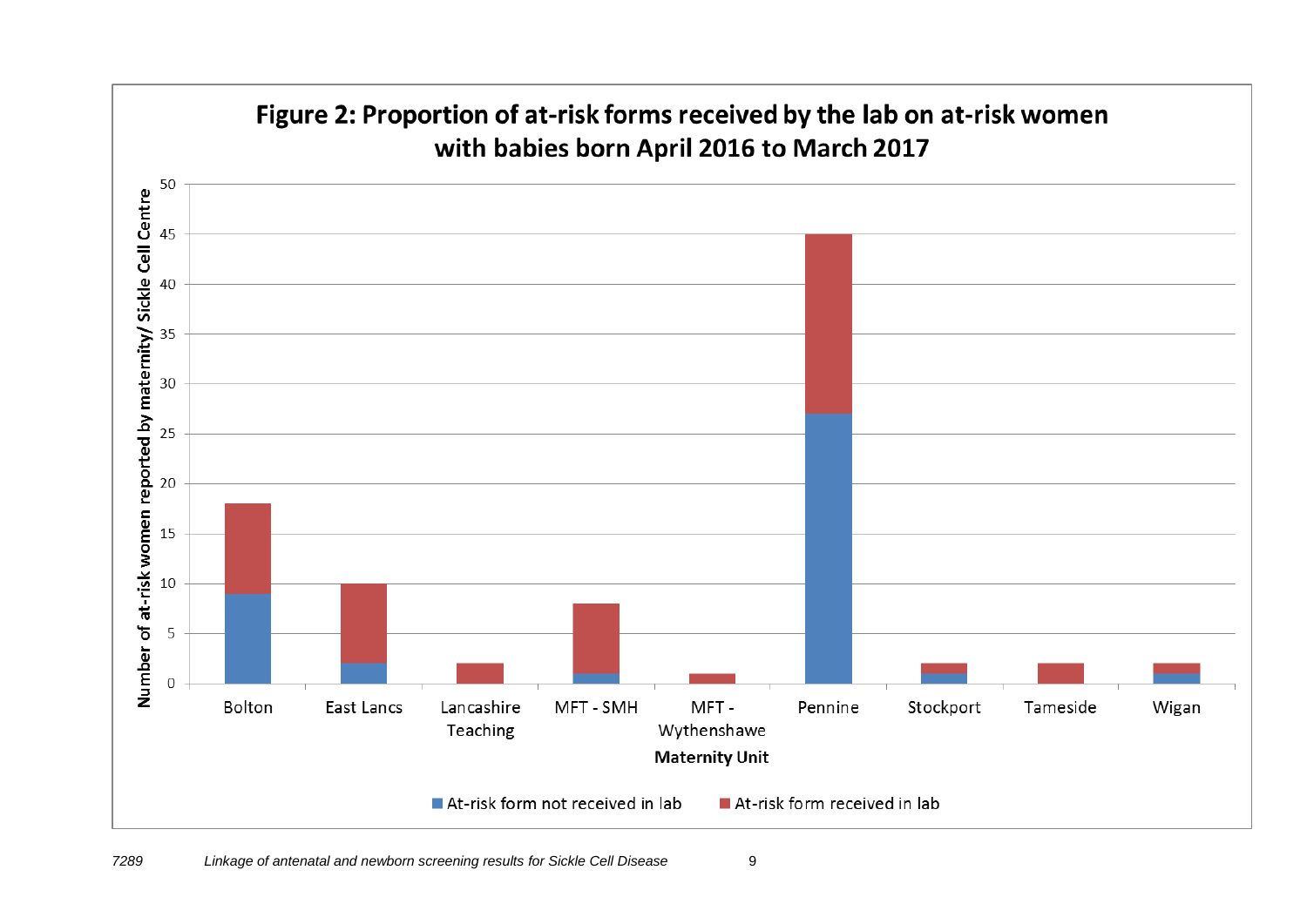There were 56 'at-risk' forms received by the laboratory for babies born from 1st April 2016 to 31st March 2017. 49/56 (88%) of these were included in the data returns from the maternity units or the Manchester Sickle Cell & Thalassaemia Centre. The 7 women missing from the spreadsheets were not cared for by the 3 Trusts not participating in the audit (Appendix 2). It's possible that some of the women had PND and their babies were found to be unaffected; however, there was no indication of this on the 'at-risk' forms and two of the 7 babies were affected by sickle cell disease. This suggests that the cohort data provided by maternity units and the Manchester Sickle Cell and Thalassaemia Centre was incomplete and this is a limitation of the audit. There does not appear to be an independent source available for accurately identifying the number of 'at-risk' women.

An additional 7 'at-risk' forms were received on women who had an expected delivery date between 1st April 2016 and 31st March 2017 but no newborn screening sample was received. This may be because the pregnancy did not continue or they may have moved away. These forms were excluded from the analysis.

The number of 'at-risk' women was calculated as the number identified by maternity (90) plus additional number of women identified by the 'at-risk' form only (7), giving a total of 97. In the specified audit period, forms were received on 58% (56/97) of at-risk women.

Figure 3 displays the type and frequency of the comments relating to sickle cell and thalassaemia written on newborn screening cards from babies born to 'at-risk' women (1st April 2016 to 31st March 2017). 27% (26/97) of cards had both parents' sickle cell/ thalassaemia status (19) or the mother's only if the father's status was unknown (5) or an affected sibling (2; indicating at least carrier status for both parents). In 4 cases the comment on the blood spot card was misleading: 'no history' for two babies where the spreadsheet indicated that the parents were both β-thalassaemia carriers, 'Hb variance NAD' for one baby where the mother was a sickle cell carrier (father's status unknown). For the remaining sample the comment was 'Both parents sickle cell carriers. Beta thalassaemia trait' but the spreadsheet indicated that the mother was a carrier for haemoglobin E (father's result 'abnormal variant'). The baby was identified as a carrier for haemoglobin E indicating that the spreadsheet was correct.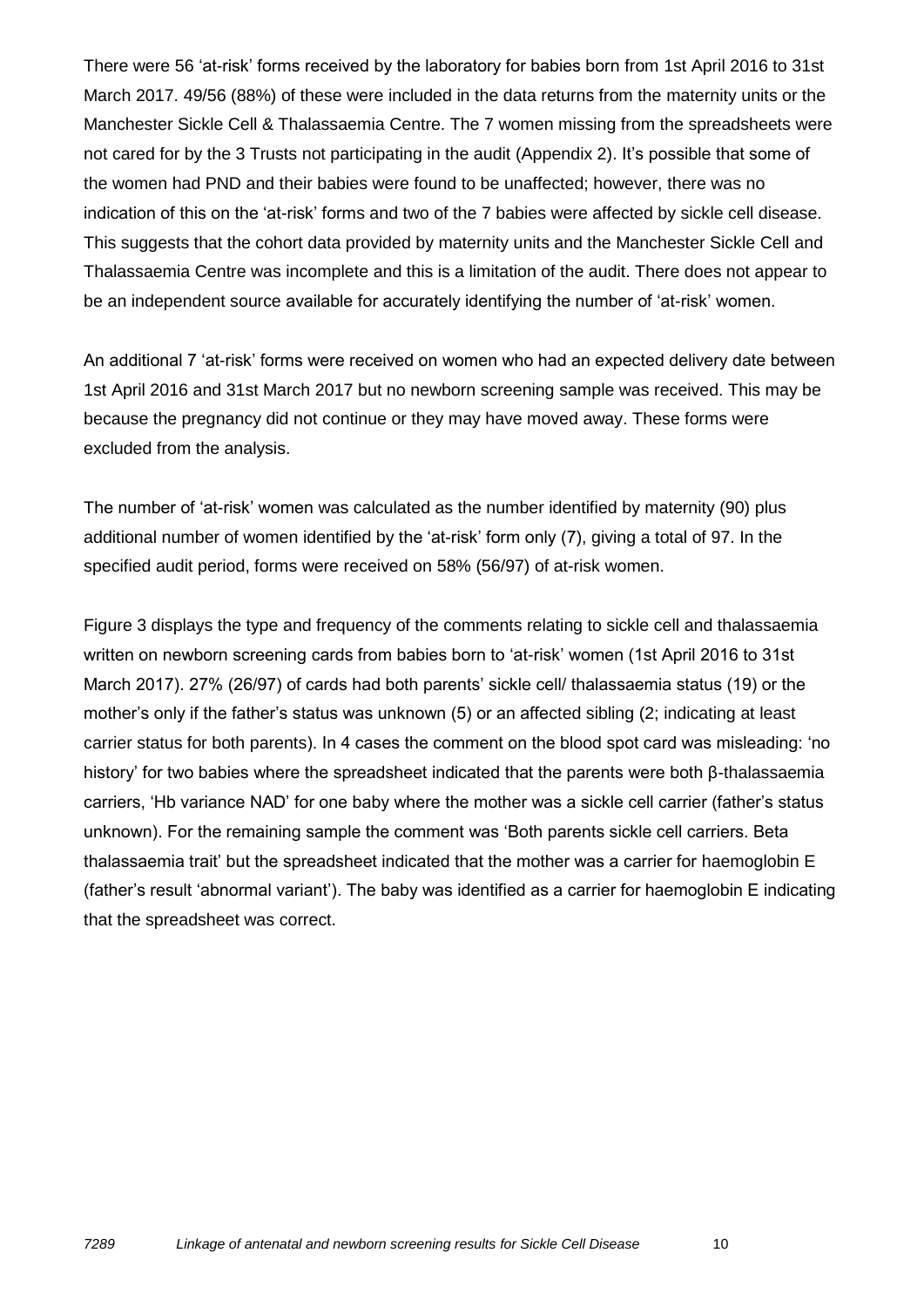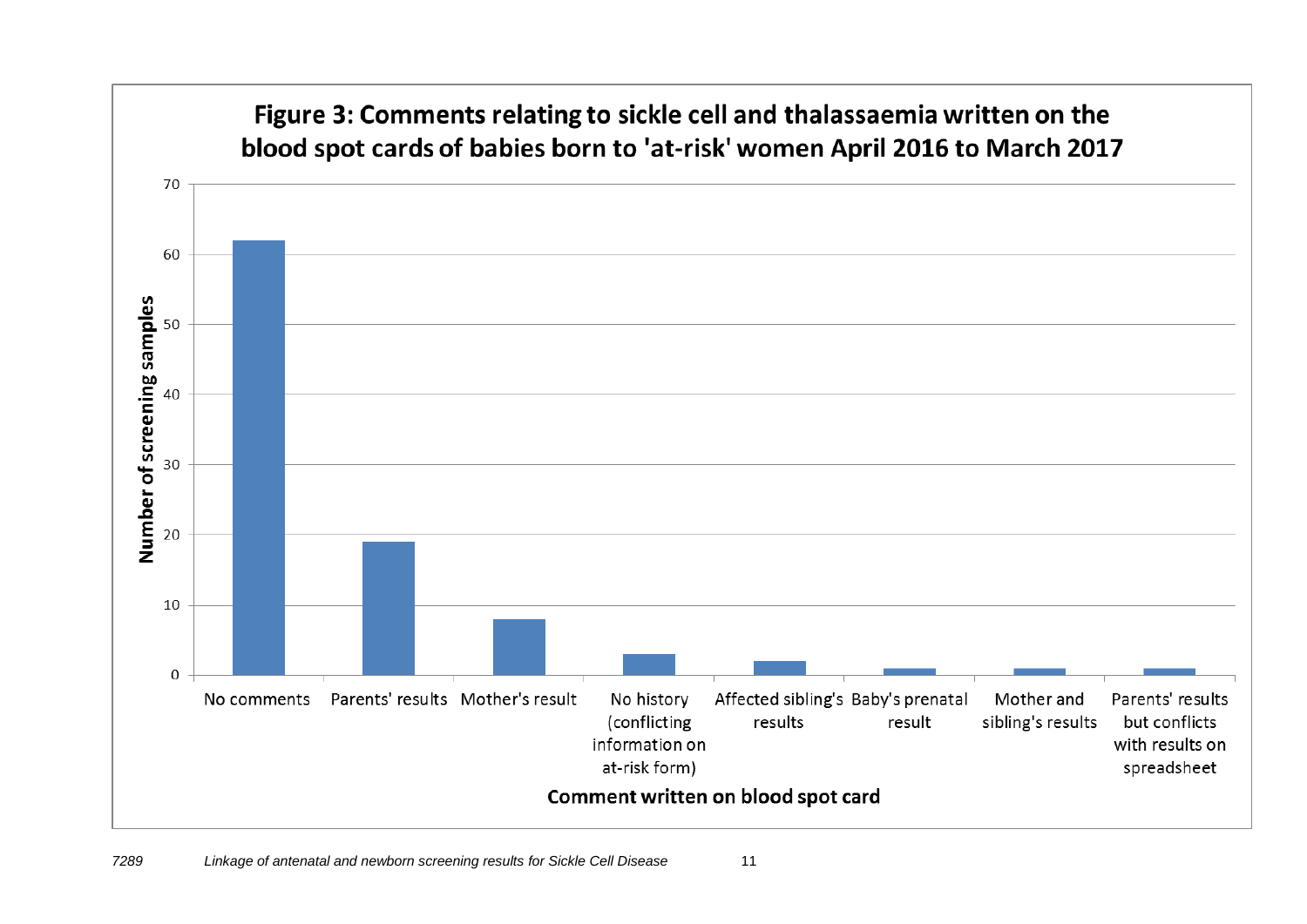The tables below illustrate the results of the audit.

| Key:<br>Compliance<br>Compliance<br>Compliance<br>75% - 94%<br>$\geq 95\%$<br>$\leq 74\%$                                                                                                                                                                                                                                    |                |
|------------------------------------------------------------------------------------------------------------------------------------------------------------------------------------------------------------------------------------------------------------------------------------------------------------------------------|----------------|
| <b>Standard</b>                                                                                                                                                                                                                                                                                                              | Compliance (%) |
| 1. Standard one<br>The newborn screening laboratory should be informed of 'at-risk women'<br>via an alert form ('at-risk' form) if<br>1) Pre-natal diagnosis (PND) is declined<br>OR.<br>2) If PND is accepted, the baby is affected by a major haemoglobin<br>disorder and the woman is continuing with the pregnancy       | 58% (56/97)    |
| 2. Standard two<br>The comments box on newborn screening sample cards from babies born<br>to women identified as 'at-risk' of having a child with sickle cell disease or<br>β-thalassaemia should contain details of the mother's antenatal screening<br>results (and the father's where known) or details of the baby's PND | 27% (26/97)    |

### <span id="page-11-0"></span>**Conclusions**

The audit has provided very limited assurance.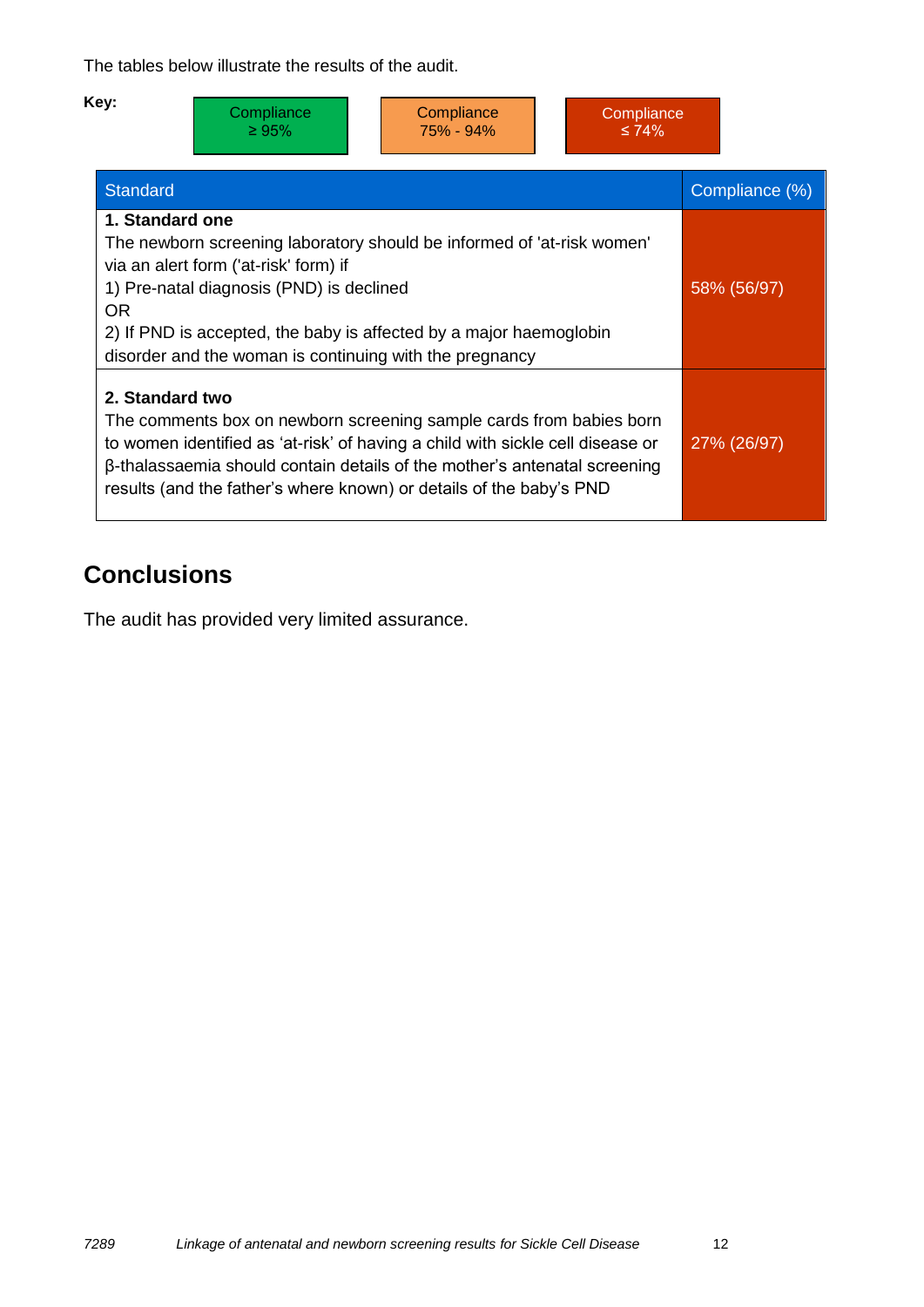### <span id="page-12-0"></span>**Action Plan**

|                                                                                                                                                                                                                                                                                                                                            | <b>Clinical Audit Action Plan</b>                                           |                                    |                            |                    |  |  |  |  |
|--------------------------------------------------------------------------------------------------------------------------------------------------------------------------------------------------------------------------------------------------------------------------------------------------------------------------------------------|-----------------------------------------------------------------------------|------------------------------------|----------------------------|--------------------|--|--|--|--|
| <b>Key Action</b>                                                                                                                                                                                                                                                                                                                          |                                                                             |                                    | <b>Action Co-ordinator</b> | <b>Target Date</b> |  |  |  |  |
| Arrange for the report to be distributed to the Screening<br>Co-ordinators at each Trust, the Screening Quality<br>Assurance Service (North), the Screening and<br>Immunisation Managers (NHS England) for Greater<br>Manchester and for Lancashire and the Manchester<br>Sickle Cell and Thalassaemia Centre                              |                                                                             | <b>Beverly Hird</b>                | <b>July 2018</b>           |                    |  |  |  |  |
| Ask the Screening and Immunisation Managers to add to<br>the agenda of the next Greater Manchester Antenatal<br>Newborn Screening Board Quarterly Meeting and to the<br>agenda of the Lancashire and South Cumbria ANNB<br>programme board with a view to discussing and agreeing<br>actions with Screening Co-ordinators from each Trust. |                                                                             | <b>Beverly Hird</b>                | <b>July 2018</b>           |                    |  |  |  |  |
| What were the main concerns that this audit identified?                                                                                                                                                                                                                                                                                    |                                                                             |                                    |                            |                    |  |  |  |  |
| The newborn screening laboratory is not consistently informed of pregnancies at-risk of being<br>affected by a major haemoglobin disorder.                                                                                                                                                                                                 |                                                                             |                                    |                            |                    |  |  |  |  |
| What are the main benefits, to patients or Trust processes, expected as a result of this action plan?                                                                                                                                                                                                                                      |                                                                             |                                    |                            |                    |  |  |  |  |
| Linkage of antenatal and newborn screening for sickle cell disease.                                                                                                                                                                                                                                                                        |                                                                             |                                    |                            |                    |  |  |  |  |
| Will there be a re-audit?                                                                                                                                                                                                                                                                                                                  | Possibly -<br>depends if<br>cohort can<br>be identified<br>more<br>robustly | When will the re-audit take place? |                            |                    |  |  |  |  |

#### <span id="page-12-1"></span>**References**

- 1. NHS Sickle Cell and Thalassaemia Screening Programme Standards (3rd edition; https://www.gov.uk/government/publications/standards-for-sickle-cell-and-thalassaemiascreening , accessed 18/05/18)
- 2. Service Specification 18: NHS Sickle Cell and Thalassaemia screening programme (https://www.england.nhs.uk/publication/public-health-national-service-specifications, accessed 18/05/18)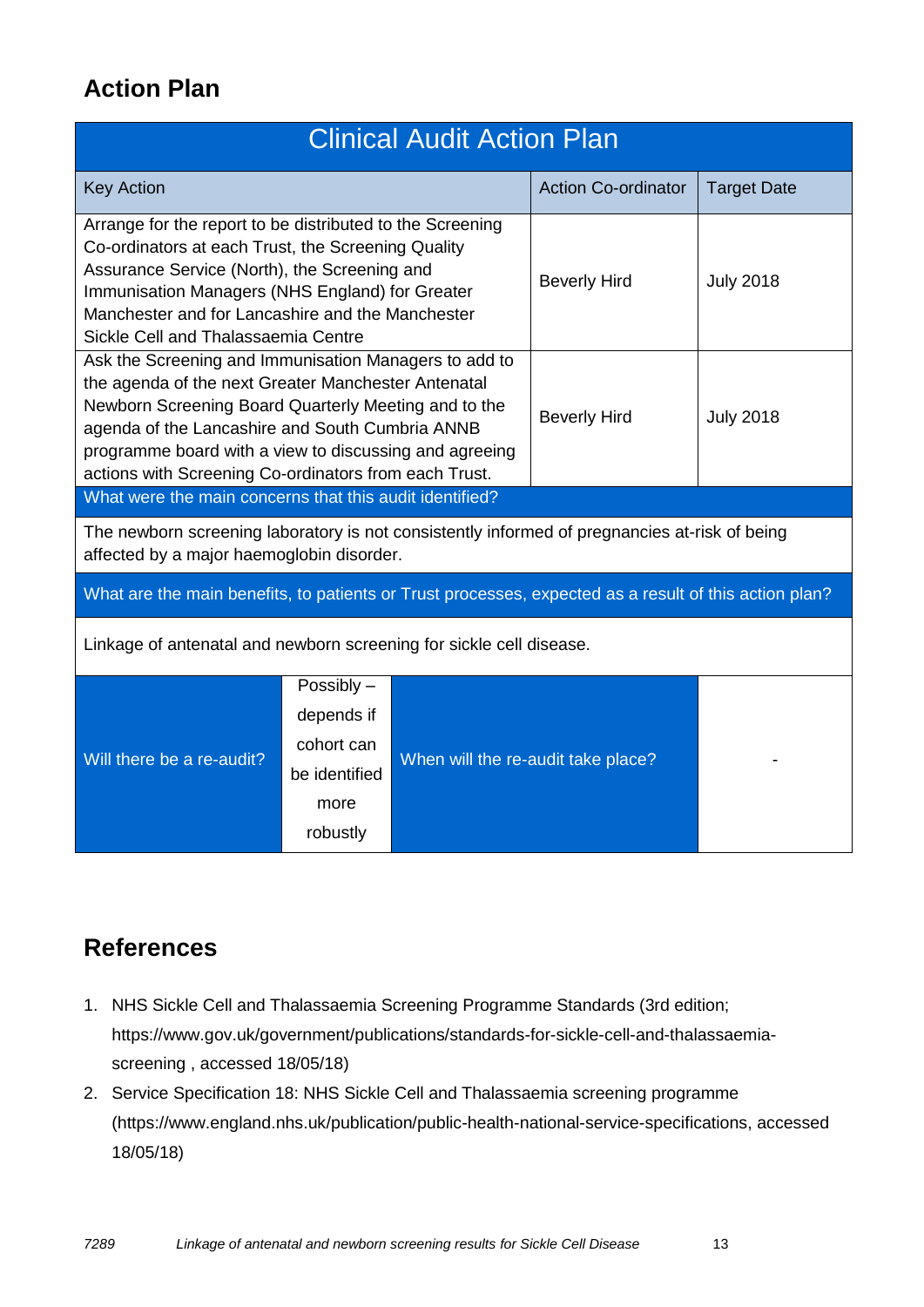3. Public Health England Guidelines for Newborn Blood Spot Sampling (March 2016; https://www.gov.uk/government/publications/newborn-blood-spot-screening-samplingguidelines)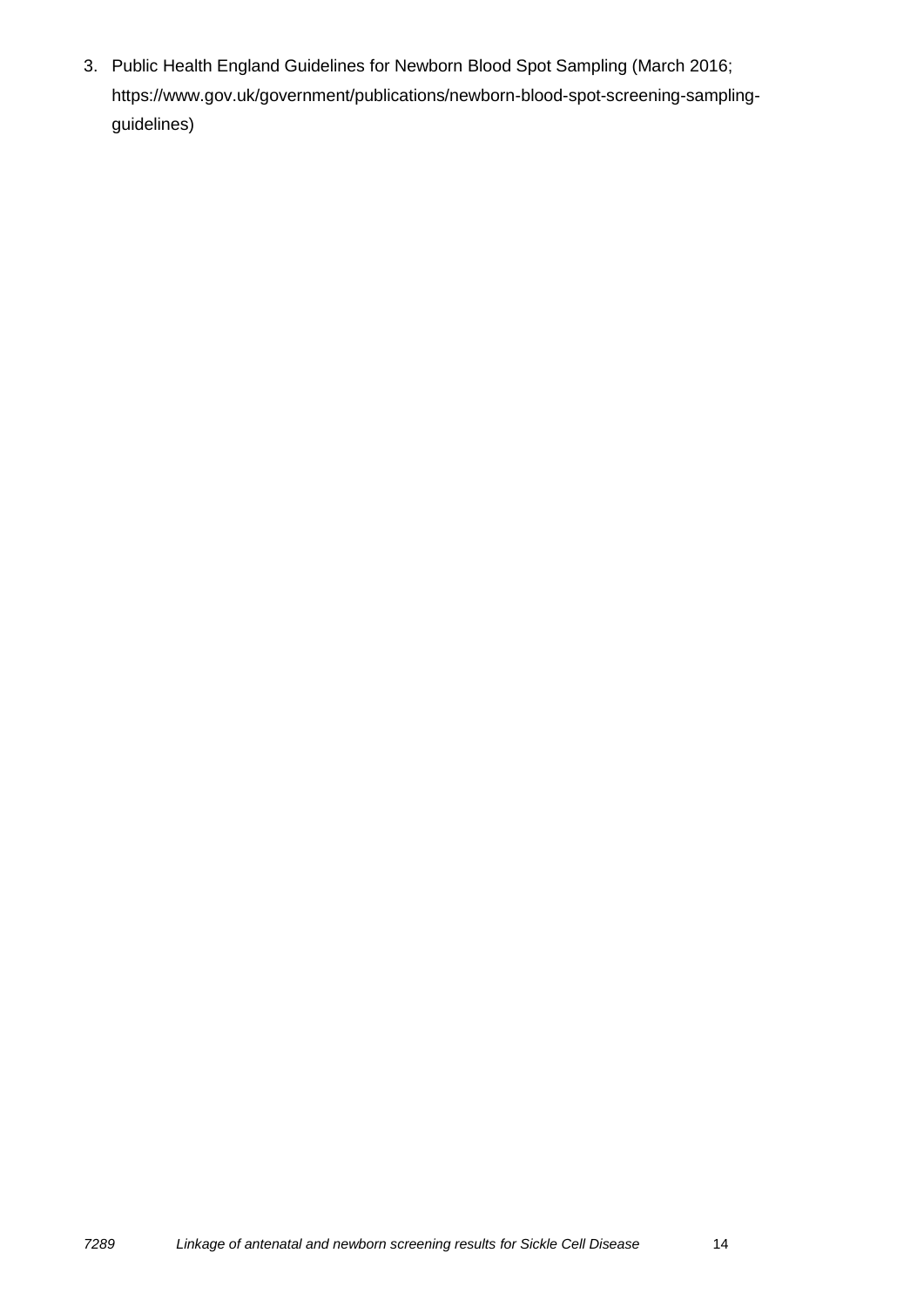# **Appendix 1**

<span id="page-14-0"></span>

|                                               | <b>Maternal Surname</b> | <b>First Name</b>  |                       | <b>DOB</b>        | <b>NHS No</b>          |                                             | Hb'pathy screen<br>result                                                                                                   | <b>Place of test</b>           |                           | <b>Date</b> |  |
|-----------------------------------------------|-------------------------|--------------------|-----------------------|-------------------|------------------------|---------------------------------------------|-----------------------------------------------------------------------------------------------------------------------------|--------------------------------|---------------------------|-------------|--|
|                                               |                         |                    |                       |                   |                        |                                             |                                                                                                                             |                                |                           |             |  |
| <b>Paternal Surname</b>                       |                         | <b>First Name</b>  |                       | <b>DOB</b>        | <b>NHS No</b>          |                                             | Hb'pathy screen<br>result                                                                                                   | <b>Place of test</b>           |                           | <b>Date</b> |  |
|                                               |                         |                    |                       |                   |                        |                                             |                                                                                                                             |                                |                           |             |  |
| Maternal Address including Post code          |                         |                    |                       |                   |                        | Tel No (home)                               |                                                                                                                             | Tel No (mobile)                |                           |             |  |
| <b>GP</b>                                     |                         | <b>GP Address</b>  |                       |                   |                        |                                             | <b>GP Tel No</b>                                                                                                            |                                | <b>Named Obstetrician</b> |             |  |
|                                               |                         |                    |                       |                   |                        |                                             |                                                                                                                             |                                |                           |             |  |
| <b>Gravida/Parity</b>                         | <b>EDD</b>              | <b>Gestation</b>   | <b>Maternity Unit</b> |                   | <b>Referrer's Name</b> |                                             | <b>Referrer's Tel No</b>                                                                                                    |                                | Date of referral          |             |  |
|                                               |                         |                    |                       |                   |                        |                                             |                                                                                                                             |                                |                           |             |  |
| <b>Hb'pathy Counsellor accepting referral</b> |                         |                    |                       |                   |                        | Want to consider PND in this pregnancy? Y/N |                                                                                                                             |                                |                           |             |  |
|                                               |                         |                    |                       |                   |                        |                                             | Other relevant information/comments, language problems, previous affected family member, late booker, social problems (lone | <b>NNS Lab notified (date)</b> |                           |             |  |
|                                               |                         |                    |                       |                   |                        |                                             |                                                                                                                             |                                |                           |             |  |
| worker issues)<br><b>For MSCTC Use</b>        |                         |                    |                       |                   | <b>Newborn Report</b>  |                                             |                                                                                                                             |                                |                           |             |  |
| <b>RECORD FOUND:</b>                          |                         | <b>Baby's Name</b> | M/F                   | <b>Baby's DOB</b> | <b>Baby's NHS No</b>   |                                             | <b>Baby's Address</b>                                                                                                       |                                |                           |             |  |
| <b>Gestational Age</b><br>at Delivery         | Date of<br><b>Test</b>  | <b>Hb Pattern</b>  |                       |                   |                        |                                             | <b>Staff Allocation</b>                                                                                                     |                                | Date:                     |             |  |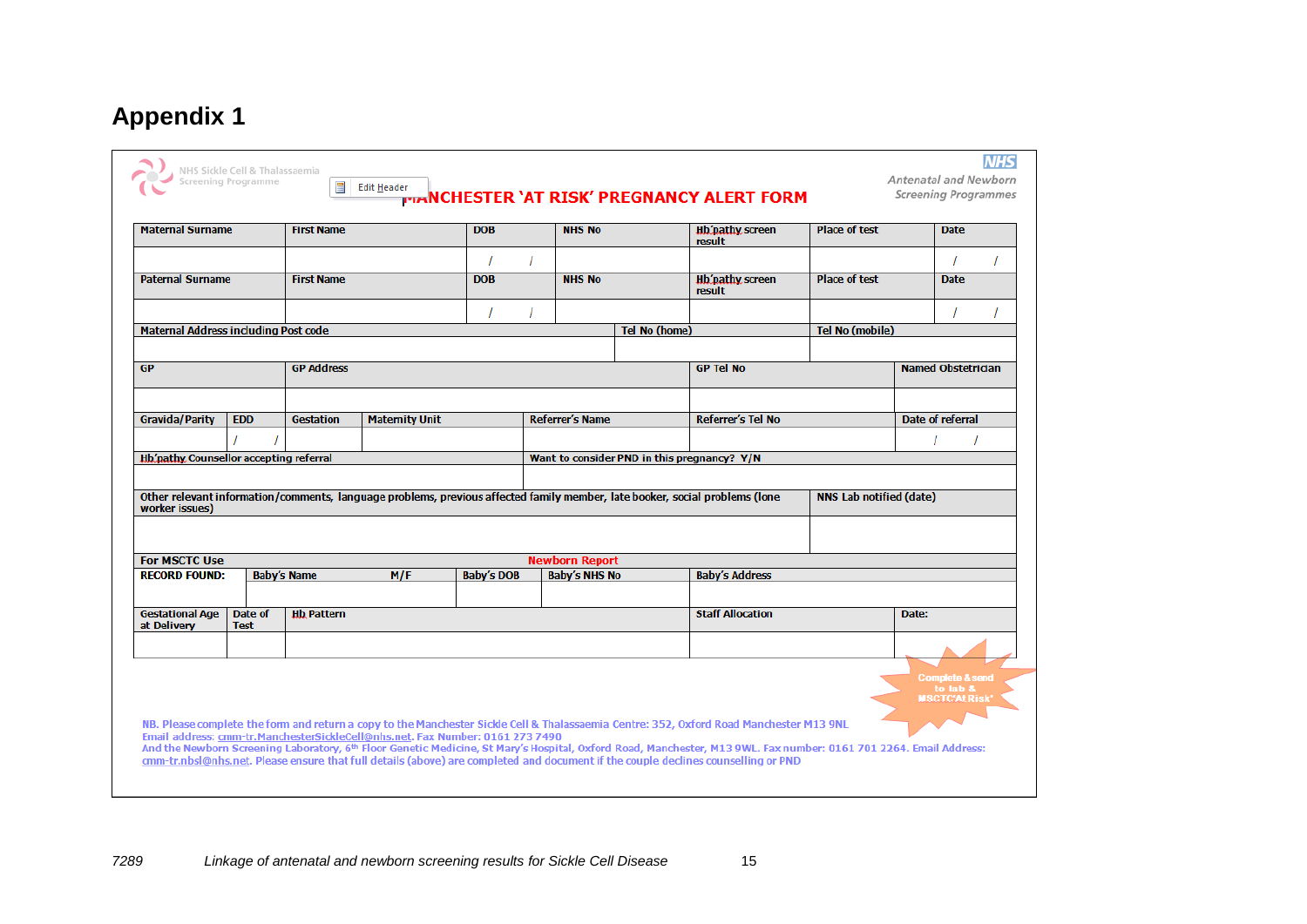### <span id="page-15-0"></span>**Appendix 2**

**'At-risk' forms received by the laboratory but not included in the data return from the maternity units or the Manchester Sickle Cell Centre**

| <b>Maternity Unit</b>       | Parents' Results |
|-----------------------------|------------------|
| Manchester NHS FT (St.      | AS/AS            |
| Mary's)                     |                  |
| Manchester NHS FT (St.      | AS/AS            |
| Mary's)                     |                  |
| Manchester NHS FT (St.      | AS/AS            |
| Mary's)                     |                  |
| Manchester NHS FT (St.      | AS/AC            |
| Mary's)                     |                  |
| <b>Pennine Acute Trust</b>  | AS/AS            |
| <b>Tameside NHS FT</b>      | AS/ Unknown      |
| Wrightington, Wigan & Leigh | AS/ Unknown      |

<span id="page-15-1"></span>Key AS=sickle cell carrier AC=carrier of haemoglobin C

## **Appendix 3 – Assurance levels for Clinical Audit**

#### **Individual Standards**

In the results of every audit, each standard measured is given a RAG rating. This will be one of Red, Amber or Green depending on how often the standard was met.

| Standard met in below 75% of cases   |
|--------------------------------------|
| Standard met in 75% to 94% of cases  |
| Standard met in 95% to 100% of cases |

#### **Assurance Level**

Using the RAG ratings for all the standards measured in the audit we can calculate the overall assurance level.

| <b>Criteria</b>                                                                                                                                   | <b>Assurance Level</b> |
|---------------------------------------------------------------------------------------------------------------------------------------------------|------------------------|
| Every standard is rated Green                                                                                                                     | Full                   |
| Each Standard is rated Green or Amber. If there are majority of amber rated<br>standards the assurance may be reduced, on discussion, to limited. | Significant            |
| There are more Amber and Red rated standards than Green                                                                                           | Limited                |
| There are more Red rated standards than Amber and/or Green                                                                                        | <b>Very Limited</b>    |